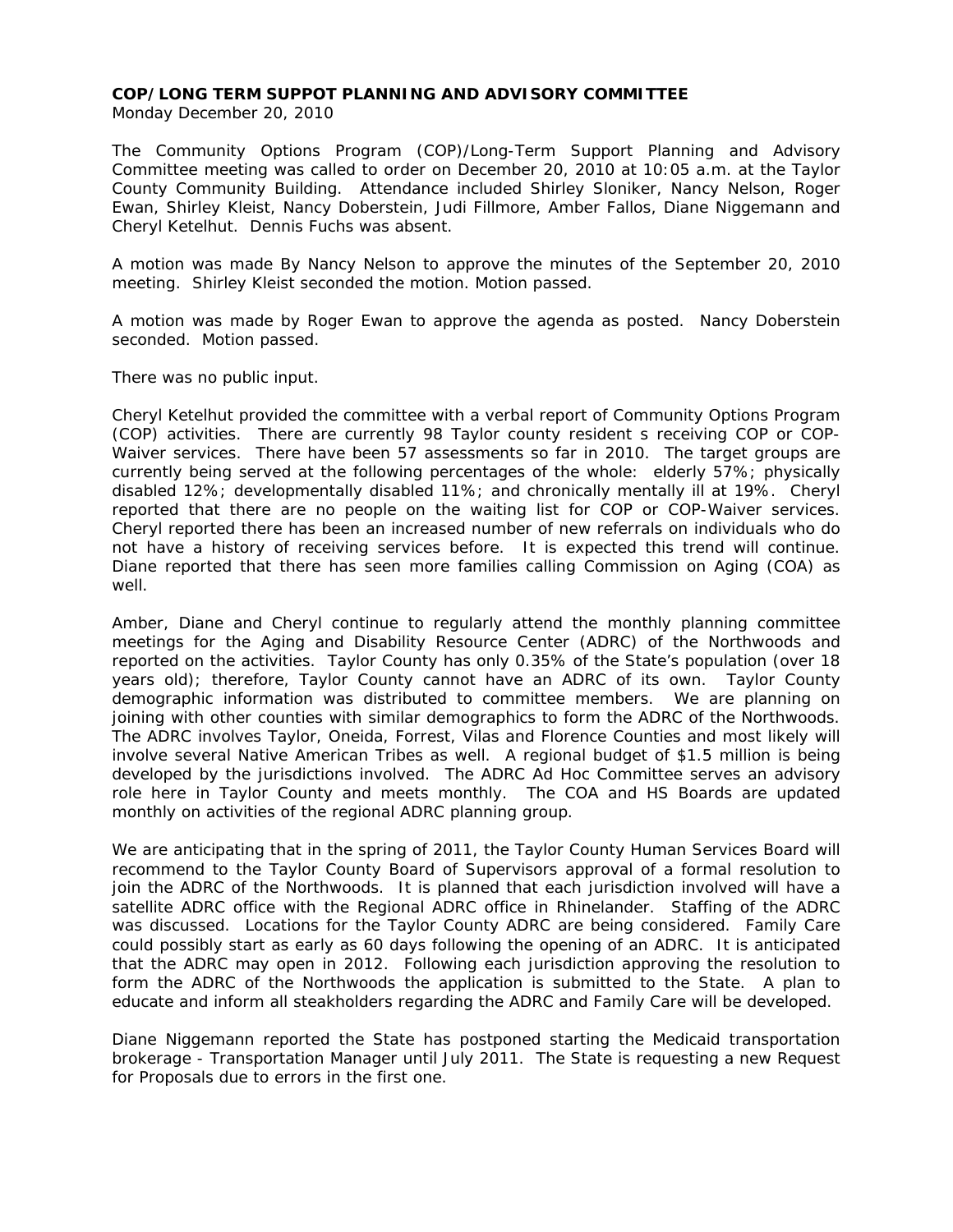The next meeting of the COP/Long-Term Support Planning and Advisory Committee was set for Monday, March 21, 2011 at 10:00 a.m. at the Taylor County Community Building located at the fairgrounds.

Shirley Kleist made a motion to adjourn with a second by Roger Ewan. Motion passed. Meeting adjourned at 11:30.

Respectfully Submitted,

Cheryl Ketelhut Long Term Support Coordinator Taylor County Human Services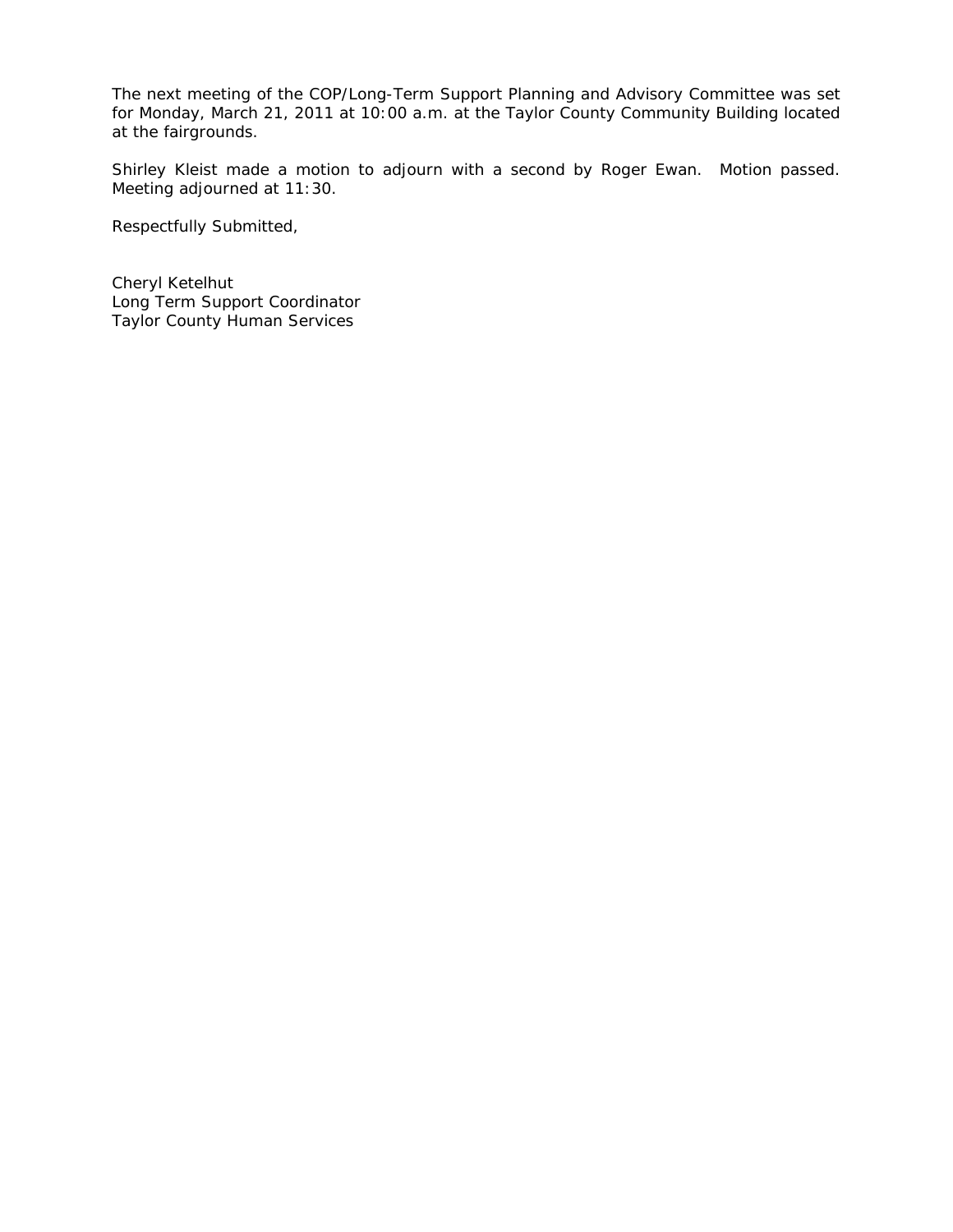## **COP/LONG-TERM SUPPORT PLANNING AND ADVISORY COMMITTEE September 20, 2010**

The Community Options Program (COP)/Long-Term Support Planning and Advisory Committee met on September 20, 2010 at 10 a.m. at the Taylor County Community Building. Members in attendance included Shirley Sloniker, Frances Smith, Shirley Kleist, Nancy Nelson, Nancy Doberstein, Roger Ewan, Dennis Fuchs, Russ Blennert and Judi Fillmore. Amber Fallos, Developmental Disabilities Coordinator of the Taylor County Human Services Department also attended.

A motion was made by Nancy Nelson to approve the minutes of the June 21, 2010 meeting as printed. Shirley Kleist seconded the motion. The motion was passed.

Nancy Doberstein made a motion to approve the agenda for this meeting. Judi Fillmore seconded the motion. The motion was passed.

Russ Blennert provided the committee with a summary report of Community Options Program (COP) activities. The report shows that there currently are 96 Taylor County residents receiving Community Options Program and Community Options Program Waiver services. There have been 49 assessments so far in 2010. This has resulted in 34 new case plans. The target groups are currently being served at the following percentages of the whole: elderly, 59.4%; physically disabled, 11.5%; developmentally disabled, 11.5%, and chronically mentally ill at 16.7%. This report also indicates there are currently no people on the waiting list for Community Options Program or Community Options Program Waiver services.

Russ Blennert requested that the committee approve the use of COP carryover funds from the year 2009 to be used for client services in 2010. Dennis Fuchs made a motion that the committee approve the use of \$12,215 in COP carryover funds to be used for the provision of client services. Frances Smith seconded the motion. The motion was passed.

Russ Blennert provided information to the committee members regarding the process of acquiring special one-time COP high cost funds from the State of Wisconsin. He indicated there has been a change in state policy in that there no longer has to be this committee's approval for the use of those funds but only approval from the Department at the State level. There was some discussion regarding COP high cost funding that followed.

Russ Blennert and Amber Fallos updated the committee regarding Taylor County's participation in Family Care planning at this point. The discussion primarily focused on Taylor County's participation in the planning and membership in the five-county regional ADRC which would be made up of Oneida, Vilas, Forest, Florence, and Taylor counties. Taylor County continues to take part in this planning process and it is anticipated that a formal application for this region to become a regional ADRC will be completed sometime early in the year 2011. This application would then have to be approved by each county and would then be submitted to the State of Wisconsin.

The next meeting of the COP/Long-Term Support Planning and Advisory Committee was set for Monday, December 20, 2010 at 10 a.m. at the Taylor County Community Building located at the fairgrounds.

Shirley Kleist made a motion to adjourn the meeting. Nancy Nelson seconded the motion. The motion was passed. The meeting was adjourned at 10:50 a.m.

Respectfully submitted: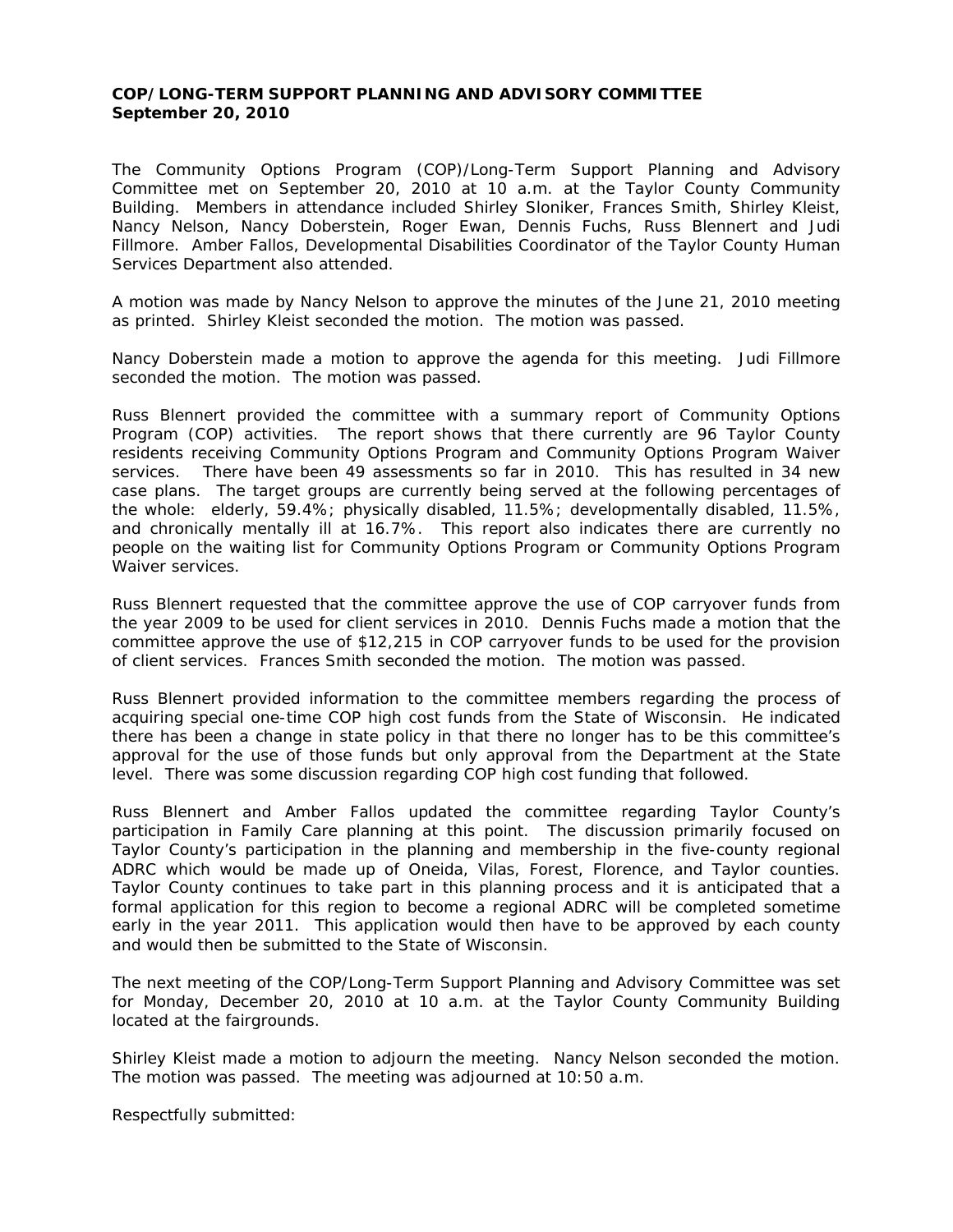Russ Blennert **Secretary**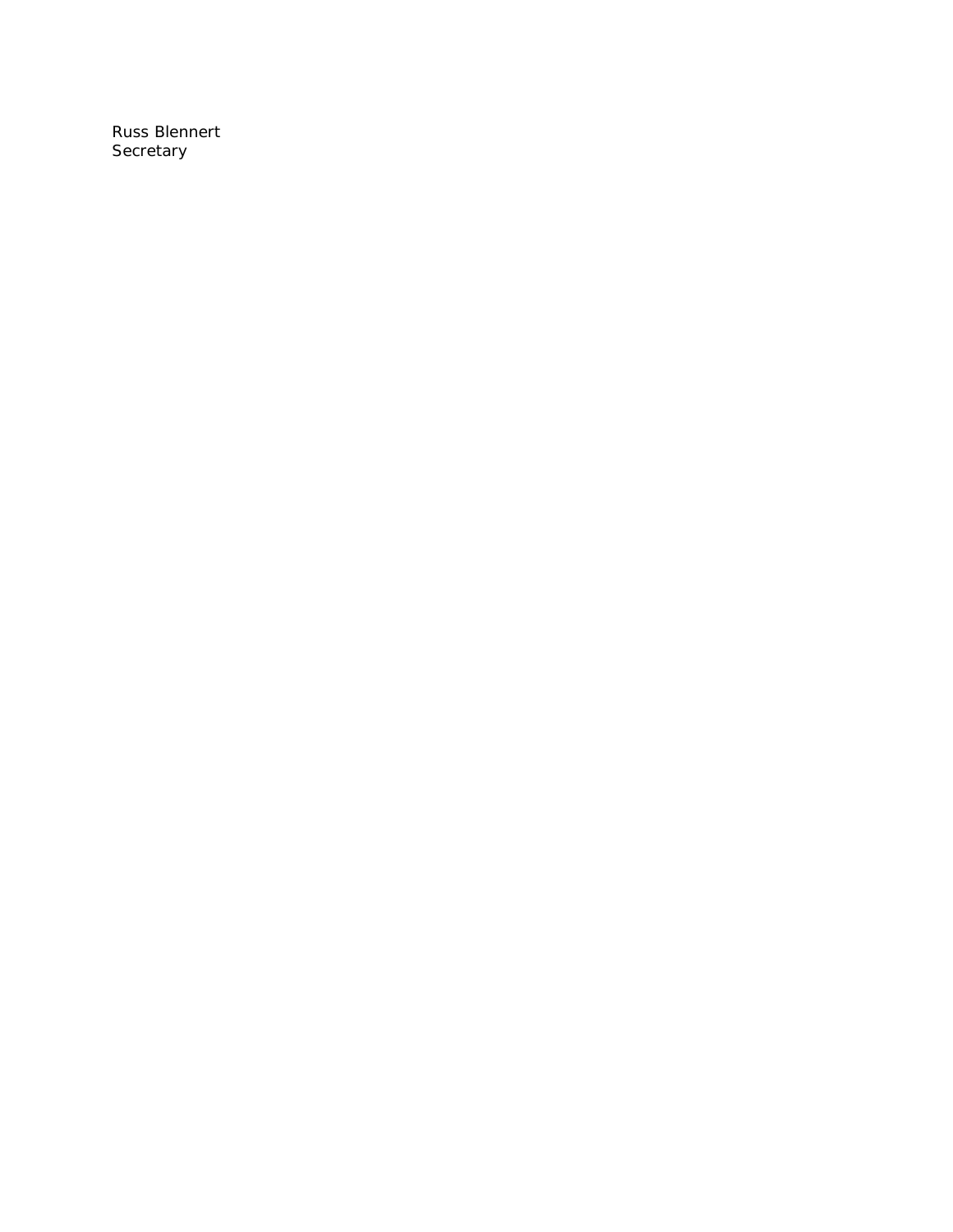## **COP/LONG-TERM SUPPORT PLANNING AND ADVISORY COMMITTEE June 21, 2010**

The Community Options Program (COP)/Long-Term Support Planning and Advisory Committee met on June 21, 2010 at 10 a.m. at the Taylor County Community Building. Members in attendance included Shirley Sloniker, Frances Smith, Shirley Kleist, Nancy Nelson, Dennis Fuchs, Diane Niggemann, Ingrid Purvis, Nancy Doberstein, Judi Fillmore, and Russ Blennert.

A motion was made by Nancy Nelson to approve the minutes of the March 22, 2010 meeting as printed. Shirley Kleist seconded the motion. The motion was passed.

Nancy Doberstein made a motion to approve the agenda for this meeting. Ingrid Purvis seconded the motion. The motion was passed.

Russ Blennert presented the committee with a summary report of Community Options Program (COP) activities. This report indicates that there are currently 97 Taylor County residents receiving Community Options Program and Community Options Program – Waiver services. There have been 26 assessments completed so far this year. There have also been 19 COP case plans completed as of this date. Target groups are being served at the following percentages: elderly, 62.9%; physically disabled, 11.3%; developmentally disabled, 11.3%, and chronically mentally ill, 14.4%. This report shows that there are currently no persons on the waiting list for services under these programs.

Russ Blennert presented the committee with two requests for COP high cost funding for Taylor County residents. The first request is for high cost funds for construction of a wheelchair ramp for an elderly Taylor County resident who requires this ramp for accessibility to her home. The total cost of this project is \$3,010. High cost funds have been approved by the State of Wisconsin for this project which would require no local county funding. Diane Niggemann made a motion to approve the use of high cost funds in this particular case. Frances Smith seconded the motion. The motion was passed. The second request for high cost funds comes from a Taylor County resident who is disabled and asks for funding for an adaptive handicapped van for transportation. After some discussion the committee requested that more information be gathered before a decision on this approval for funding could be acted on.

The Long-Term Support committee reviewed the 2010 COP Plan Update which was completed for Taylor County and submitted to the State of Wisconsin for approval. After some discussion, Diane Niggemann made a motion to approve this Plan Update. Nancy Nelson seconded the motion. The motion was passed.

Russ Blennert and Diane Niggemann presented the committee with an update of Family Care planning activities in Taylor County. The Taylor County ADRC ad hoc committee continues to meet monthly toward developing a recommendation to the County Board regarding Taylor County's participation in a Regional ADRC. Staff members from the Commission on Aging and the Human Services Department also continue to attend Regional ADRC meetings with Oneida, Vilas, Forest, and Florence Counties and participate with that group as a potential member in the future.

The next meeting of the COP/Long-Term Support Planning and Advisory Committee was set for Monday, September 20, 2010 at 10 a.m. at the Taylor County Community Building located at the fairgrounds.

Shirley Kleist made a motion to adjourn the meeting. Dennis Fuchs seconded the motion.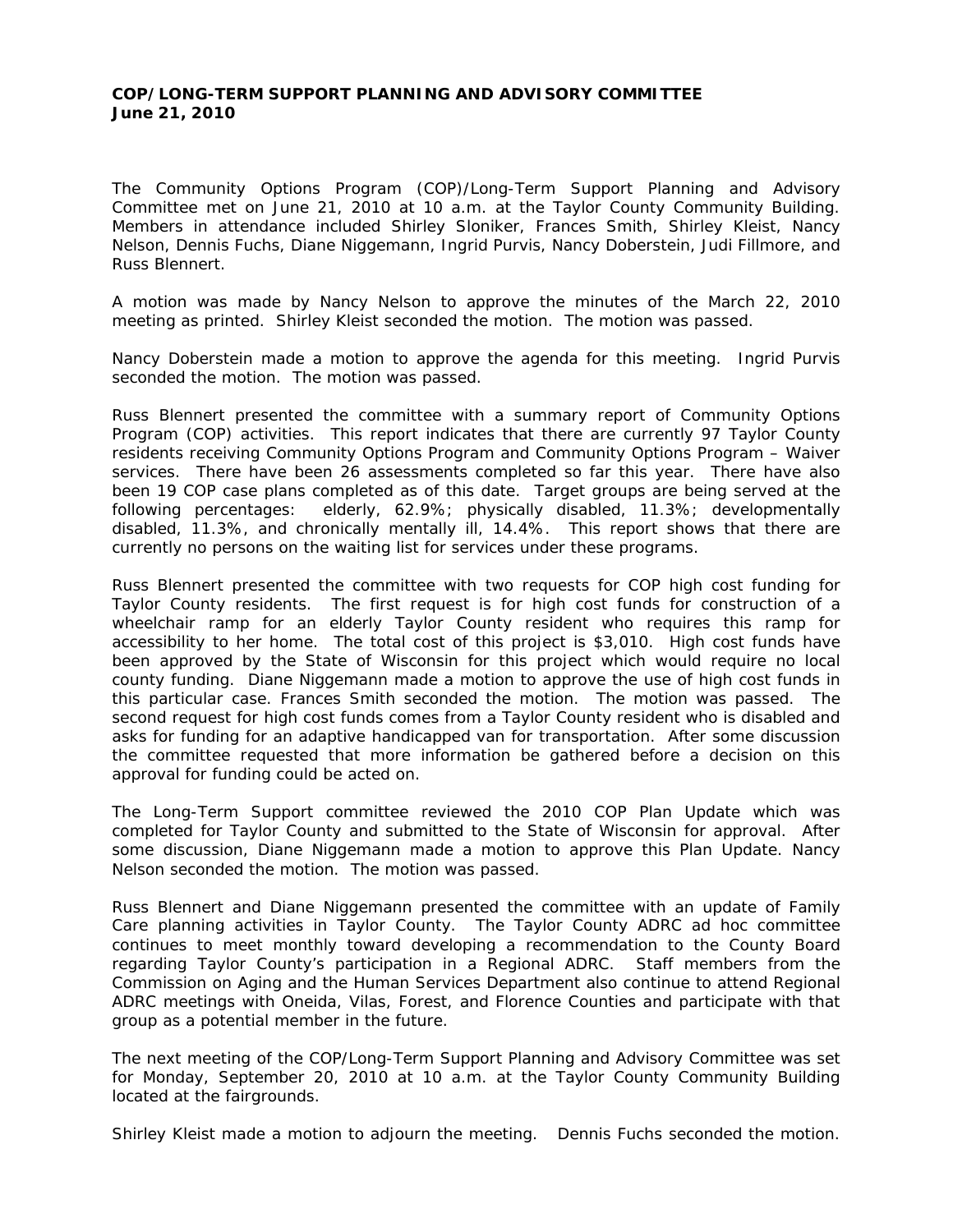The motion was passed. The meeting was adjourned at 11 a.m.

Respectfully submitted:

Russ Blennert **Secretary**